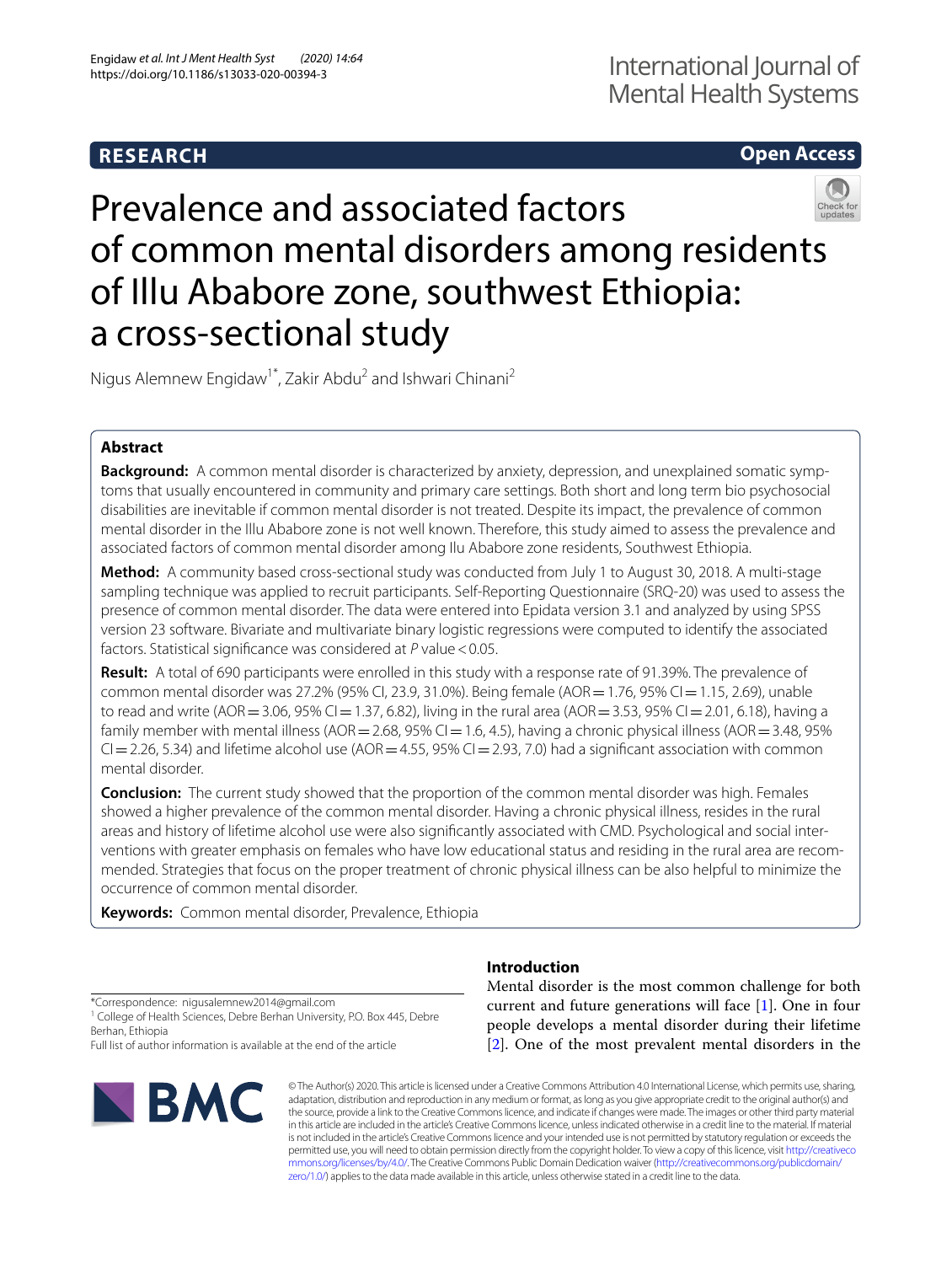world is a common mental disorder (CMD) [\[3](#page-6-2)]. CMD is a group of mental disorder which manifest with anxiety, depression, and unexplained somatic symptoms [\[4](#page-6-3)–[6\]](#page-6-4). It usually encountered in community and primary care settings  $[5]$  $[5]$ .

Recently, CMD is responsible for 14% of the total burden of disease. By the year 2030, it is predicted to be the frst leading cause of disease burden [\[7\]](#page-6-6). It is reported to occur with more frequency among women than men, especially in low and middle- income countries [[8,](#page-6-7) [9](#page-6-8)].

A study conducted in England revealed that one in six adults had a CMD [[8\]](#page-6-7). A systematic review and metaanalysis study at the University of New South Wales indicated 29.2% of CMD across their lifetime  $[10]$ . The estimated prevalence of CMD in Brazil was 29.3% [\[11](#page-6-10)]. The studies in Tanzania showed that the prevalence of CMD was 24–28.8% [\[9](#page-6-8), [12\]](#page-6-11). In diferent regions of Ethiopia, the prevalence of CMD ranges from 14.9 to 33.6% [[13–](#page-7-0)[15](#page-7-1)].

If CMD is left untreated, both short and long term physical, social, and occupational disabilities are inevitable  $[8]$ . The long term effects of CMD is due to the relapsing nature of the problem, poor adherence, and treatment-seeking behavior [[7\]](#page-6-6). CMD is associated with disability, poor prognosis of comorbid diseases, impacts on health care costs, and economic productivity [\[16](#page-7-2)]. From the community, the most afected groups are young ages, females, and singles. Lower socioeconomic status, psychological illnesses, poor reproductive health, gender disadvantage, and physical ill-health are the main risk factors for this disorder [[5\]](#page-6-5).

The effects of CMD on the general population are relatively well studied in developed countries, but there have been fewer studies in low and middle-income countries especially in Ethiopia. Little has been investigated about the prevalence of CMD and associated factors among the general community at the national level. In our study area, there is no study conducted on CMD. Therefore, the current study aimed to assess the prevalence of common mental disorder and its associated factors among residents of the Ilu Ababore zone. It will be vital for the zone health department to address community mental health issues. Besides, it will be an input for policymakers and planners to indicate appropriate measures to tackle the problem regarding common mental disorders in the community.

## **Methods**

#### **Study area**

The study was conducted in the Ilu Ababore zone which is one of the administration zones in Oromia regional state. The zone is located in the southwestern part of Ethiopia which is 600 kms away from the capital city of Ethiopia, Addis Ababa. Illu Ababore zone has 12 administrative woredas. Based on the 2007 Census conducted, the Illu Ababore zone has a total of 1,271,609 men and 634,623 women population. The zone has an area of 15,135.33 square kilometers, while 124,428 or 12.16% are urban inhabitants. A total of 272,555 households were counted in this Zone, which results in an average of 4.67 persons to a household, and 263,731 housing units. The zone has two hospitals and 20 health centers. Psychiatry service has been giving at the outpatient department of Mettu Karl referral hospital. None of the hospitals in the Illu Ababore zone are providing inpatient psychiatry service (unpublished Illu Ababore zone health office report 2018).

#### **Study design and period**

A community-based cross-sectional study design was carried out from July 1 to August 30, 2018.

#### *Source and study population*

All permanent residents of the Illu Ababore zone aged $>18$  years were the source population. The study population was a sample of adult residents living in Illu Ababore zone. Individual residents who were seriously ill and those who had hearing and speech impairment were excluded from this study.

### **Study variables**

The dependent variable was a common mental disorder (CMD). Independent variables included sociodemographic factors (age, sex, marital status, ethnicity, residence, household type, religion, educational status and occupational); clinical factors (having chronic physical illness); substance-related factors (lifetime alcohol, khat, and cigarette use) and psychosocial factors (family member with mental illness and social support).

## **Sample size determination**

The sample size was determined using a single population proportion formula. It was calculated with the assumptions of 33.6% prevalence of common mental disorder from the study done in Jimma town [\[15\]](#page-7-1). 0.336 P, 1.96 Z (standard normal distribution), 95% CI,  $\alpha$  = 0.05. Considering the design efect and adding a 10% nonresponse rate, the fnal sample size was 755.

# *Sampling technique and procedure*

A Multistage sampling technique was used to select a representative sample. A sampling frame of all the woredas in the Illu Ababore zone was drawn and stratified into urban and rural areas. From a total of 12 woredas in the Illu Ababore zone, only four woredas were selected due to logistic constraints. Accordingly,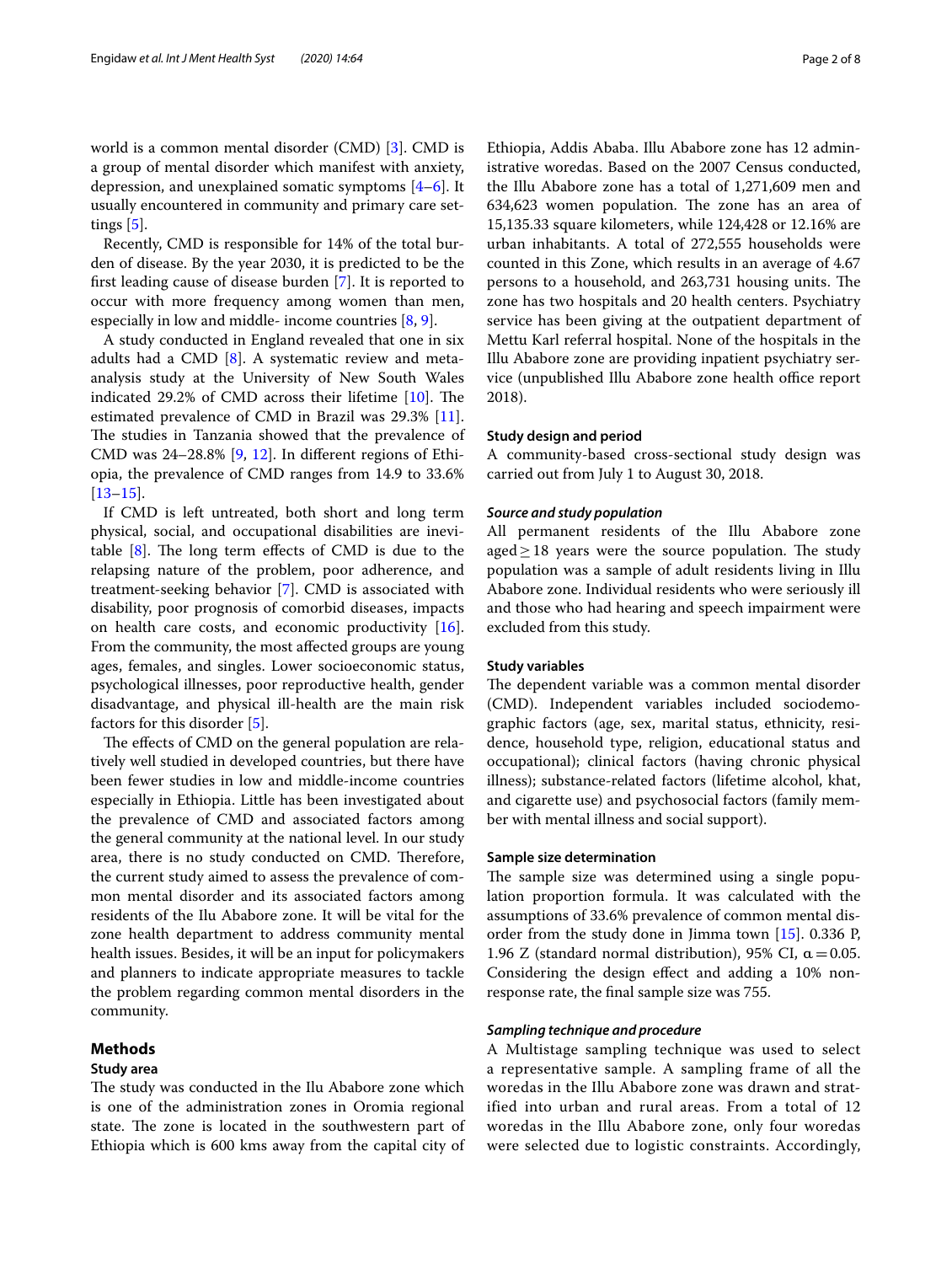Hurumu, Algesachi, Yayo, and Bure woredas were selected by the lottery method. Six urban and nineteen rural kebeles were obtained by simple random technique. The samples were allocated to each kebeles proportionally based on the household size of the kebeles. A systematic sampling technique was applied to select households. The first household was selected randomly between 1st and kth. Study subjects in every kth household were interviewed. When there were more than one study subject in one household, a lottery method was used to select a participant. Accordingly, a total of 755 participants were invited to participate in the study.

## **Data collection instruments and procedures**

The data were collected by face-to-face interviews using semi-structured questionnaires which consist of socio-demographic factors, clinical characteristics, Oslo 3 item social support scale, substance-related factors, and self-reported questionnaire (SRQ-20). The outcome variable (common mental disorder) was assessed by using SRQ-20. The SRQ was originally designed by WHO as a self-administered scale. Because of the low literacy rate in developing countries, SRQ-20 was also found to be suitable for an interviewer-administered questionnaire [\[17\]](#page-7-3). Each of the 20 items is scored 0 or 1. A score of 1 indicates that the symptom was present during the past month, a score of 0 indicates that the symptom was absent. Participants who scored 8 and more in SRQ-20 in the past 4 weeks were considered as having CMD [[17\]](#page-7-3). SRQ-20 was validated in low and middle-income countries [[18](#page-7-4), [19\]](#page-7-5). Social support was measured by Oslo 3-item social support scale. Individuals who scored 3–8, 9–11, and 12–14 were considered as having poor, moderate, and strong social support, respectively [[20,](#page-7-6) [21](#page-7-7)]. The magnitude of substance like lifetime alcohol use, nicotine use, and khat chewing was assessed by a developed structured questionnaire.

The data were collected by face to face interviews using a pre-tested questioner. We used thirteen health extension workers (Diploma nurses) and two mental health professionals (MSc in integrated clinical and community mental health) as data collectors and supervisors respectively. A 2 days training was given for the data collectors on the purpose of the research, the contents of the data collection instruments, ethical issues, and how to approach study participants. The supervisors were trained to oversee participant recruitment, data collection, checking, and controlling data quality. The data- collection process was closely followed-up by the supervisors.

## **Data quality control issues**

The questionnaire was translated into Afaan Oromo (local language) by Afaan Oromo speaking linguist and back translation to English was performed by mental health specialists. The Afaan Oromo version of the questionnaire was pre-tested on 5% of the total study participants at Mettu town to check the consistency and length of time each questioner took. The prepared questionnaire was checked thoroughly for its completeness, objective, and variable before it was interviewed by data collectors.

#### **Data processing and analysis**

All the collected data were checked for completeness and consistency and entered into Epidata version 3.1 statistical software and then exported to SPSS windows version 23 program for analysis. Descriptive statistics were computed to explain the socio-demographic characteristics, clinical variables, psychosocial characteristics, and CMD. Bivariate and multivariate logistic regression analyses were done to identify the relationship between the dependent and independent variables. Variables that have *p* value < 0.20 in the bivariate model were entered into the multivariate analysis to avoid potential confounders. In the multivariate model, variables with *P* values of less than 0.05 were considered as statistically significant predictors of depression. The results were presented in text and tables with adjusted odds ratio (AOR) and the corresponding 95% confdence interval.

## **Result**

# **Socio‑demographic characteristics of respondents**

From a total of 755 individuals invited to participate in this study, 690 participants completed the interview properly with the response rate of 91.39%. Among the respondents, 420 (60.8%) were males. The majority  $(27%)$ of the respondents were in the age range of 18–25 years. Two hundred ninety-eight (43.1%) of the participants were Orthodox followers and more than 2/3rds (65.7%) were single. Concerning the educational status of the respondents, 220 (31.9%) of the participants attended primary school education (grade 1–8). About 3/4th (73.9%) were living in a rural area and 584(84.6%) of the participants live with their family (Table [1](#page-3-0)).

# **Clinical factors, social support, and Lifetime substance use characteristics of study participants**

In this study, 214 (31.01%) of respondents had a chronic physical illness. One in every six (15.9%) of the respondents had a family history of mental illness. Thirty-two (4.6%) of the respondents had a history of past psychiatric illness. Nearly 1/5th (22.7%) of the respondents took alcohol at least once in their lifetime. Nearly half (49.4%)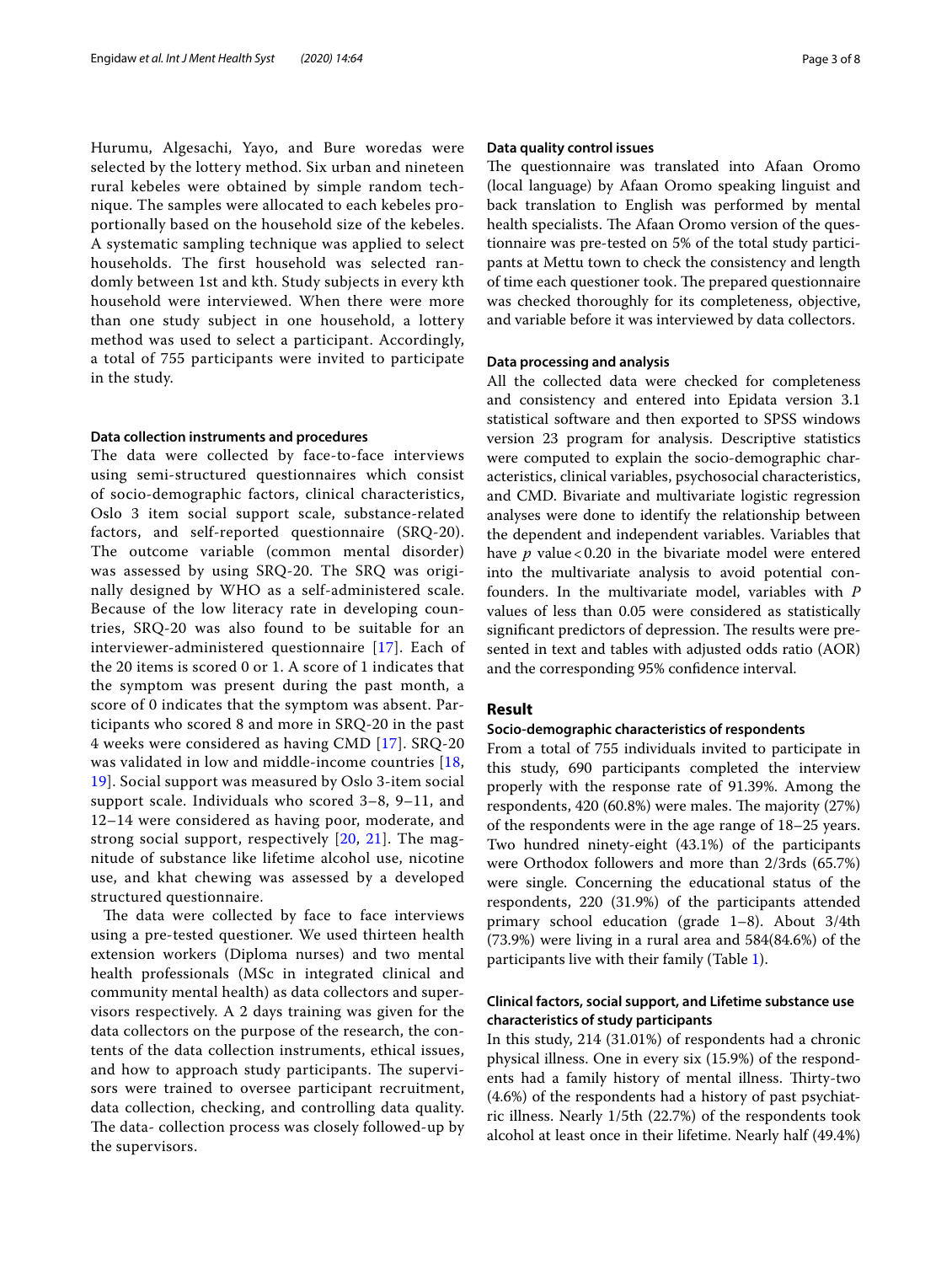<span id="page-3-0"></span>

| Table 1. Sociodemographic characteristics of study       |  |  |
|----------------------------------------------------------|--|--|
| participants among adults of Ilu Ababore zone, Southwest |  |  |
| Ethiopia, 2018 ( $n = 690$ )                             |  |  |

| <b>Study variables</b>    | Frequency (N) | Percentage (%) |
|---------------------------|---------------|----------------|
| Gender                    |               |                |
| Male                      | 420           | 60.8           |
| Female                    | 270           | 39.2           |
| Age                       |               |                |
| $18 - 25$                 | 186           | 27.0           |
| $26 - 25$                 | 156           | 22.6           |
| $31 - 39$                 | 168           | 24.3           |
| $\geq 40$                 | 180           | 26.1           |
| Marital status            |               |                |
| Married                   | 194           | 28.1           |
| Single                    | 454           | 65.8           |
| Divorced                  | 24            | 3.5            |
| Widowed                   | 18            | 2.6            |
| Religion                  |               |                |
| Muslim                    | 114           | 16.5           |
| Orthodox                  | 298           | 43.2           |
| Protestant                | 278           | 40.3           |
| Residence                 |               |                |
| Rural                     | 510           | 73.9           |
| Urban                     | 180           | 26.1           |
| <b>Educational status</b> |               |                |
| Able to read and write    | 108           | 15.7           |
| Can read and write        | 82            | 11.9           |
| $1-8$ grade               | 220           | 31.9           |
| 9-10 grade                | 196           | 28.4           |
| $10 +$ and above          | 84            | 12.2           |
| Having job                |               |                |
| Yes                       | 632           | 91.6           |
| No                        | 58            | 8.4            |
| Living arrangements       |               |                |
| With family               | 584           | 84.6           |
| Alone                     | 106           | 15.4           |

of respondents reported that they have moderate social support and 24 (3.5%) of respondents had history lifetime cigarette smoking. The study showed that nearly 1/5th (22.0%) of respondents' chewed khat at least once in their lifetime (Table [2\)](#page-3-1).

# **Prevalence of common mental disorder and associated factors**

In this study, the prevalence of CMD was found to be (27.2%) with 95% CI: (23.9–31.0%). It was higher in females (35.1%) than in males (19.3%). In bivariate analysis; being female, unable to read and write, living in a rural area, having a family member with mental

<span id="page-3-1"></span>

| Table 2 Clinical factors, social support and lifetime |  |  |  |
|-------------------------------------------------------|--|--|--|
| substance use characteristics of study participants   |  |  |  |
| among adults of Ilu Ababore zone, Southwest Ethiopia, |  |  |  |
| $2018(n=690)$                                         |  |  |  |
|                                                       |  |  |  |

| Study variables                   | Frequency (N) | Percentage (%) |
|-----------------------------------|---------------|----------------|
| Family member with mental illness |               |                |
| Yes                               | 110           | 15.9           |
| <b>No</b>                         | 580           | 84.1           |
| Chronic physical illness*         |               |                |
| Yes                               | 214           | 31.01          |
| <b>No</b>                         | 476           | 68.98          |
| Past psychiatric illness          |               |                |
| Yes                               | 32            | 4.6            |
| <b>No</b>                         | 658           | 95.4           |
| Social support                    |               |                |
| Poor support                      | 106           | 15.4           |
| Moderate support                  | 341           | 49.4           |
| Strong support                    | 243           | 35.2           |
| Alcohol use (lifetime)            |               |                |
| Yes                               | 157           | 22.7           |
| <b>No</b>                         | 534           | 77.3           |
| Khat use (lifetime)               |               |                |
| Yes                               | 152           | 22.0           |
| <b>No</b>                         | 538           | 78.0           |
| Cigarette smoking (lifetime)      |               |                |
| Yes                               | 24            | 3.5            |
| No                                | 666           | 96.5           |

\*Heart disease, Hypertension, Diabetes mellitus, Epilepsy, HIVV/AIDS, Asthma

illness, having a chronic physical illness, being age above 40 years, previous history of mental illness, lifetime use of alcohol, khat chewing, and cigarette smoking were associated with CMD.

In the multivariate model, variables with P-values of less than 0.05 were considered as statistically signifcant predictors of CMD. Accordingly, being female, unable to read and write, living in a rural area, having a family history of mental illness, having a chronic physical illness and lifetime alcohol use had a signifcant association with CMD. The odds of having common mental disorder among female participant was 1.76 times higher  $(AOR = 1.76, 95\% CI = 1.15, 2.69)$  than male. Those who could not read and write were 3.06 times more likely to develop CMD ( $AOR = 3.06$ , 95% CI $= 1.37$ , 6.82) compared with those who were educated grade 10 and above. The odds of having CMD among participants who lived in a rural area was  $3.53$  times (AOR=3.53, 95%)  $CI = 2.01, 6.18$ ) higher than those who reside in the urban area. Participants who have family members with mental illness were 2.68 times more likely to develop CMD  $(AOR = 2.68, 95\% CI = 1.6, 4.5)$  as compared with their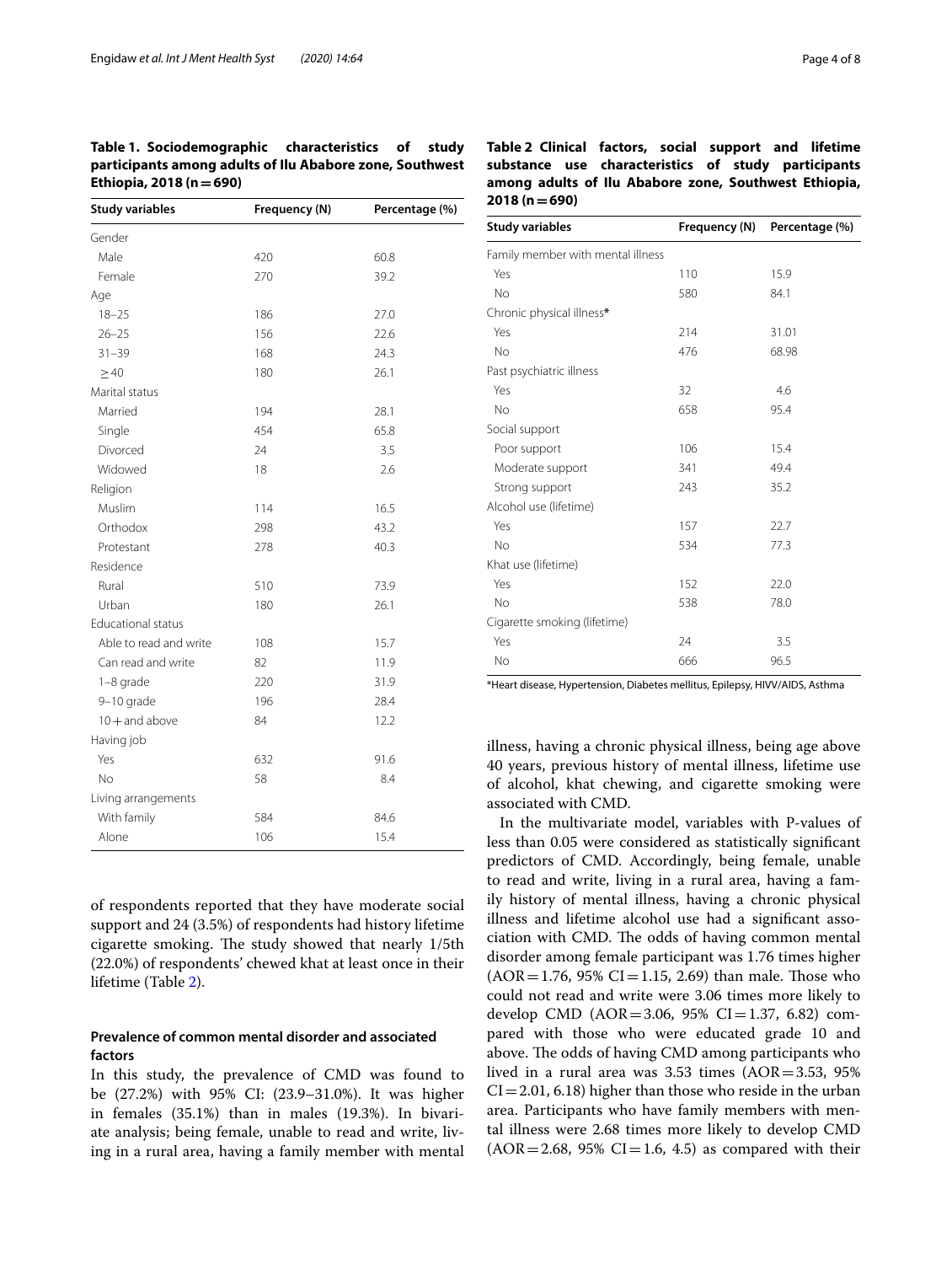counterparts. Those who had a chronic physical illness were 3.48 times  $(AOR = 3.48, 95\% \text{ CI} = 2.26, 5.34)$  were more likely to have CMD than those who had no chronic physical illness. The odds of having CMD among participants who were lifetime alcohol use was 4.56 times  $(AOR = 4.55, 95\% CI = 2.93, 7.0)$  than participants who did not use alcohol in their lifetime. (Table [3\)](#page-4-0).

# **Discussion**

The objective of this study was to assess the prevalence and associated factors of common mental disorder among Ilu Aba bora zone residents, southwest Ethiopia.

The current study showed that the prevalence of CMD among residents of the Illu Ababore zone was 27.2%. The finding was in line with studies carried out in Brazil (29.3–30.0%) [[4,](#page-6-3) [11](#page-6-10)] and Tanzania (28.8%) [\[12](#page-6-11)]. However, it was higher than the study done in England (17.0%) [\[8](#page-6-7)], University of New South Wale (17.6%) [\[10](#page-6-9)], Tanzania (15%) [[22](#page-7-8)], Kenya (12%) [\[23](#page-7-9)] and Ethiopia (14.9–17.7%)  $[13, 24]$  $[13, 24]$  $[13, 24]$  $[13, 24]$ . The probable reason for the difference might be due to the diferences in screening tools, study design, study period, the diference in socio-economic characteristics, and health service supply. For example, the study in England has used the revised clinical interview schedule(CIS-R) to assess the presence of common mental disorder [[8\]](#page-6-7) and in the study of New South Wale, a meta-analysis was used  $[10]$  $[10]$ . The other probable reason for the diference could be; in developed countries like

<span id="page-4-0"></span>**Table 3 Bivariate and multivariate logistic regression analysis of common mental disorders and associated factors among adults of Ilu Ababore zone, Southwest Ethiopia, 2018 (n=690)**

| <b>Study variables</b>                | <b>CMD</b>  |            | <b>COR(95% CI)</b>    | <b>AOR(95% CI)</b>  |
|---------------------------------------|-------------|------------|-----------------------|---------------------|
|                                       | Yes N (%)   | No N (%)   |                       |                     |
| Genderbb                              |             |            |                       |                     |
| Male                                  | 130 (31.0)  | 290 (69.0) | 1                     |                     |
| Female                                | 58 (21.5)   | 212 (78.5) | $1.64$ (1.15, 2.34)** | 1.76(1.15, 2.69)    |
| Age (year)                            |             |            |                       |                     |
| $18 - 25$                             | 42 (22.6)   | 144 (77.4) |                       |                     |
| $26 - 30$                             | 40 (25.6)   | 116(74.4)  | 1.18 (0.72, 1.94)     | 1.37 (0.76, 2.47)   |
| $31 - 39$                             | 44 (26.2)   | 124 (73.8) | 1.21 (0.75, 1.98)     | 1.11(0.62, 2.0)     |
| 40 and above                          | 62 (34.4)   | 118 (65.6) | $1.8(1.13, 2.86)$ *   | 0.80(0.44, 1.46)    |
| Residenceb                            |             |            |                       |                     |
| Rural                                 | 162 (31.8)  | 348 (68.2) | 2.75 (1.45, 4.35)**   | 3.53(2.01, 6.18)    |
| Urban                                 | 26 (14.4)   | 154 (85.6) | 1                     |                     |
| Educational status                    |             |            |                       |                     |
| Unable to read and writeb             | 48 (44.4)   | 60 (55.6)  | 3.40 (1.75, 6.60)**   | 3.06(1.37, 6.82)    |
| Can read and write                    | 14(17.1)    | 68 (82.9)  | 0.87(0.39, 1.9)       | $0.62$ (0.24, 1.61) |
| 1-8 grade                             | 52 (23.6)   | 168 (76.4) | 1.31 (0.70, 2.46)     | 1.07 (0.51, 2.26)   |
| 9-10 grade                            | 58 (29.6)   | 138 (70.4) | 1.79 (0.95, 3.33)     | 1.78 (0.84, 3.76)   |
| $10 +$ and above                      | 16 (19.0)   | 68 (81.0)  | $\mathbf{1}$          |                     |
| Family member with mental illness     |             |            |                       |                     |
| Yes                                   | 62 (56.4)   | 48 (43.6)  | 4.65 (3.04, 7.12)**   | 2.68(1.60, 4.50)    |
| <b>No</b>                             | 126 (21.7)  | 454 (78.3) | $\mathbf{1}$          |                     |
| Chronic physical illness <sup>b</sup> |             |            |                       |                     |
| Yes                                   | 98 (45.8)   | 116 (54.2) | 3.62 (2.54, 5.16)**   | 3.48 (2.26, 5.34)   |
| <b>No</b>                             | 90(18.9)    | 386 (81.1) | 1                     |                     |
| Past mental illness                   |             |            |                       |                     |
| Yes                                   | 18 (56.3)   | 14(43.7)   | 3.69 (1.8, 7.58)**    | 0.99(0.41, 2.42)    |
| <b>No</b>                             | 170 (25.8)  | 488 (74.2) | $\mathbf{1}$          | 1                   |
| Alcohol use (life time) <sup>b</sup>  |             |            |                       |                     |
| Yes                                   | 8 3 (5 2.9) | 74 (47.1)  | 4.57 (3.13, 6.68)**   | 4.55(2.93, 7.0)     |
| No                                    | 105 (19.7)  | 428 (80.3) | $\mathbf{1}$          |                     |

Italic values indicate signifcance of *p* value (*p* < 0.05)

*\*p*<0.05, \*\**p*<0.001(in multivariate model)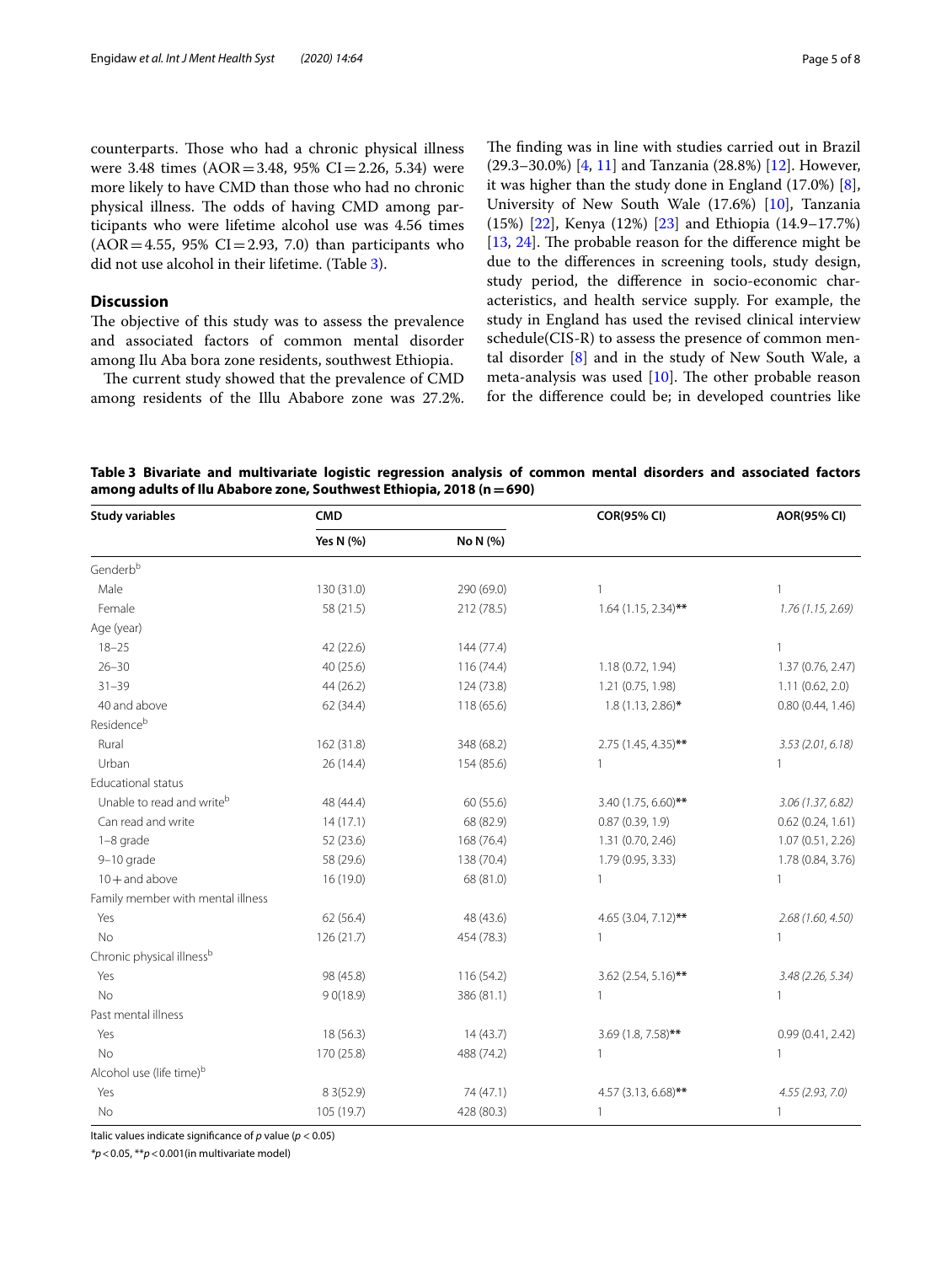England, they may supply better mental health services for their community. The participants in developed countries may have better access to education, mental health information, and utilization  $[25, 26]$  $[25, 26]$  $[25, 26]$  $[25, 26]$ . Studies have suggested that poor education is a consistent risk factor for common mental disorders and poor mental health can put educational attainment at risk  $[27, 28]$  $[27, 28]$  $[27, 28]$  $[27, 28]$ . The mental health service in our study area is not sufficient. In the Illu Ababore zone, only one hospital has been giving outpatient psychiatry services. Inpatient mental health services are not available at any of the health facilities in the zone. This shows the need for empowering the community by providing adequate mental health information and by expanding mental health services in Illu Ababore zone.

On the contrary, our fnding was lower than the study done in Brazil (33.7%–44.9) [\[29](#page-7-15), [30\]](#page-7-16), South Africa (64.5%) [[22\]](#page-7-8), and Ethiopia 63.1% [[3\]](#page-6-2). The variation might be due to the diference in screening tools and cutof points, the diference in the study population, and study setting. In the study of South Africa, they used CIS-R to screen common mental disorders [[22](#page-7-8)]. The Kessler psychological distress (K10) scale was used in a study done in Ethiopia among university students [\[3](#page-6-2)]. While the current study conducted among the general population, the above study participants' were only students and young and middle age groups [[29](#page-7-15), [30](#page-7-16)]. Our study was carried out both in the urban and rural setting, while the above studies were conducted only in urban setting.

Regarding the associated factors of CMD, female participants were 1.76 more likely to developed CMD compared to males. Similar fndings were reported in the previous studies done in Brazil [[4\]](#page-6-3), Tanzania [[22\]](#page-7-8), and Kenya  $[23]$  $[23]$ . This might be due to the pressures created by their multiple roles and responsibilities, gender discrimination, and gender-based violence. In most Ethiopian society especially in rural areas, women are expected to stay at home to care for their children and other home activities. In addition, women had a limitation of activities outside their homes, fewer opportunities for them in education and employment, and greater risk of domestic violence  $[14]$ . The other reason might be; women faced diferent hormonal changes at some stages of their life such as during menstruation cycle, pregnancy, and menopause which may predispose them to emotional changes.

Participants, who could not read and write were more likely to develop CMD than those who attended grades 10 and above. It is supported by studies conducted in northeast Ethiopia and Tanzania [[9,](#page-6-8) [28](#page-7-14), [31\]](#page-7-18). Having low education status may lead to a reduced chance to access resources to improve their living condition including their mental health situation. As the literature suggested, low educational status has a relationship with mental disorders [[32](#page-7-19)]. Low educational status prevents access to most professional jobs, increases vulnerability and insecurity, and contributes to a persistently low social capital [\[28](#page-7-14)]. In our study, only 12.2% of the participants attended grade 10 and above. This indicates the advantage of expanding education to minimize the occurrence of CMD.

Participants who had a family member with mental illness were 2.68 times more likely to develop CMD as compared with their counterparts. Studies have been suggested that those with a family history of mental illness are more prone to develop CMD. Having a family history of a mental disorder increases the risk of developing a mental illness in the long run of a person's life  $[8, 8]$  $[8, 8]$ [33\]](#page-7-20). This may be due to the genetic base of mental illness.

The odds of developing CMD among those who had a chronic physical illness were 3.48 times more than those who had no known chronic physical illness. It is consistent with studies that were conducted previously [[4,](#page-6-3) [5](#page-6-5), [8](#page-6-7), [22,](#page-7-8) [23,](#page-7-9) [29](#page-7-15), [34](#page-7-21)]. This might be due to the following reasons. One, the direct efect of the illness and the side efects of the drugs which are being prescribed for the illness. Second, the efect of illness comorbidity may afect the treatment outcome, help-seeking behavior, and compliance to treatment. Besides, a decreased ability to function is common in individuals with chronic physical illness [[5](#page-6-5)].

Those who had a history of lifetime alcohol use were 4.5 times higher to develop CMD. It is supported by previous studies [\[3](#page-6-2), [5,](#page-6-5) [8,](#page-6-7) [9](#page-6-8)]. But inconsistent with the study conducted in Harar, eastern Ethiopia  $[13]$  $[13]$ . This might be explained by the fact that the study in Harar was carried in the area where alcohol was not well drunk due to religious reasons. As diferent studies reported, there is coexistence between CMD and diferent psychoactive substances including Alcohol [\[22\]](#page-7-8). Alcohol drinking signifcantly increased the risk of CMD and having CMD by itself may lead to drinking alcohol to alleviate their symptoms [[3\]](#page-6-2).

The odds of developing CMD is more than three times for participants who reside in the rural area. The current study was inconsistent with previous studies carried out in western countries  $[35]$  $[35]$ . The possible reason could be; in developing countries such as Ethiopia, there is a lack of mental health services, especially in rural areas. In our study area, most of the community resides in the rural area and mental illness service is rarely utilized by the community due to diferent reasons. First, due to a lack of awareness about mental illness. Second, the preference for traditional treatment for the treatment of mental illness in most of the society in Ethiopia. This indicates the need for expanding mental health services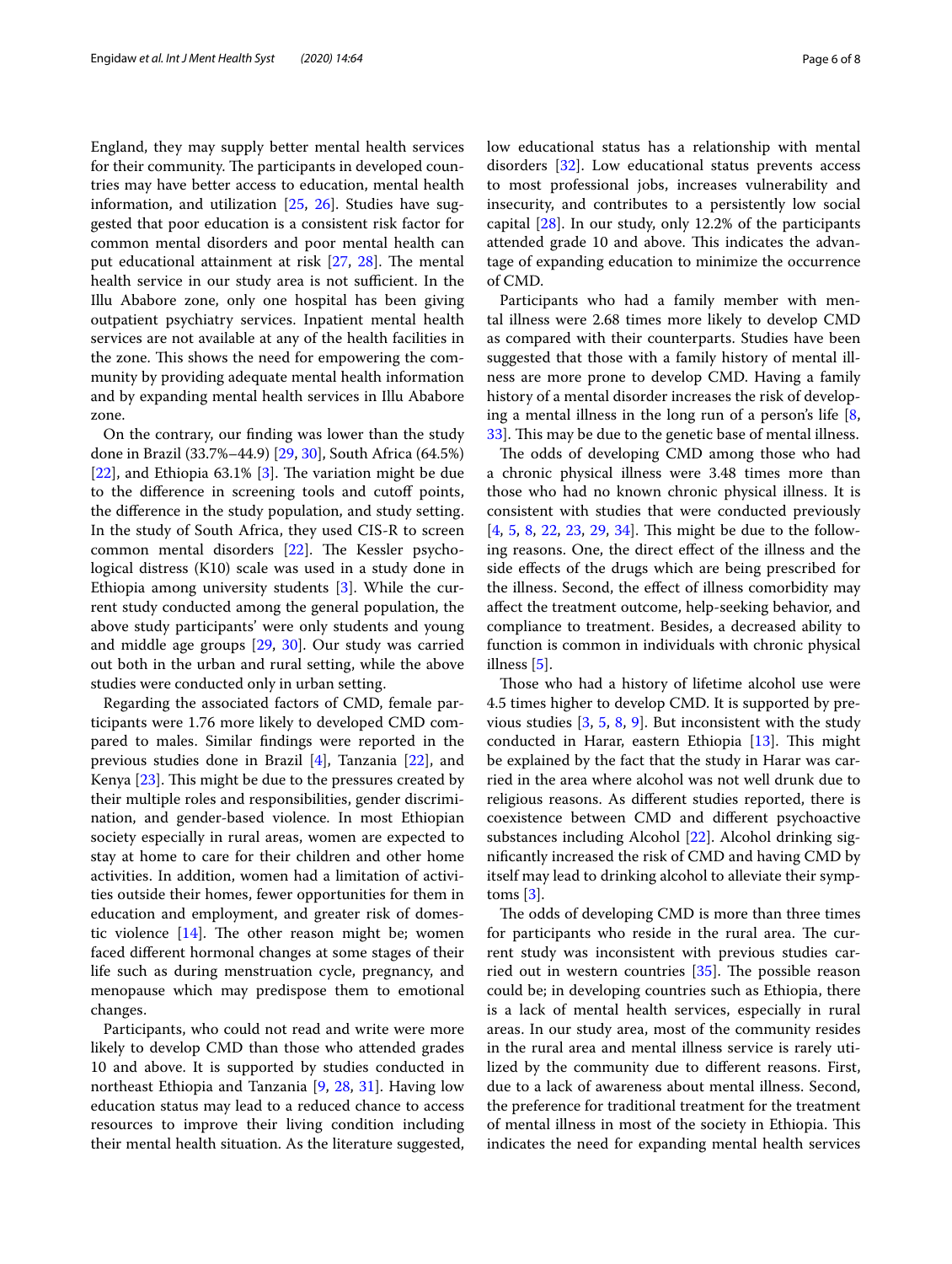to the rural areas of Ethiopia. In 2012, the federal ministry of health of Ethiopia has been introduced ''Ethiopia's National Mental Health Strategy'' to address the mental health needs of all Ethiopians through quality, culturally competent, evidence-based, equitable, and cost-efective care [[36\]](#page-7-23). Even though there are improvements from the previous years, lots of work is needed to expand mental health services in the rural area of Ethiopia.

The finding from this study reveals several practical applications. First, it would help the zone health sector to design more efective programs in the management of common mental disorders. Second, our study result will be used as a baseline for researchers who want to conduct national-level studies regarding the burden and prevention of common mental disorders among adults in Ethiopia.

# **The strength and limitation of the study**

The use of relatively adequate sample size and standardized and reliable tools were the strength of this study. However, the current study also had some limitations: frst, due to the cross-sectional nature of the study the association between diferent factors and common mental disorders may not imply causation; second, the study has no access to detailed previous psychiatric records or collateral information. Third, chronic physical illness was assessed by self-reported responses.

# **Conclusion**

In conclusion, CMD among residents of Ilu Ababore zone was high. Females showed higher CMD than males. Those who could not read and write and residing in the rural area and were signifcantly associated with CMD. Having chronic physical illness and history of lifetime alcohol use were also signifcant predictors of CMD. Psychological and social interventions with greater emphasis on females who have low educational status and having chronic physical illness is recommended. Strategies that focuses on the treatment of chronic physical illness and cutting alcohol drinking can be helpful to minimize the occurrence of CMD.

#### **Abbreviations**

AOR: Adjusted odds ratio; CI: Confdence interval; CIS-R: Clinical interview schedule; CMD: Common mental disorder; COR: Crude odd ratios; WHO: World Health Organization.

#### **Acknowledgements**

We would like to thank Mettu University for allowing us to work on identifed thematic areas s. We are also grateful to our study participants, data collectors, head/directors of health facilities for their great contribution and support.

#### **Authors' contributions**

ZA, NA, and IC conceived and designed the study, developed the methodology, supervised the data collection, analyzed and interpreted the data. All

authors critically drafted and edited the manuscript, and all authors read and approved the fnal manuscript.

# **Funding**

### Not applicable.

#### **Availability of data and materials**

The datasets generated and/or analyzed during the current study are not publicly available due to some privacy reasons, but part of the row datasets will be available in the recommended publicly available data repository of BMC or from the corresponding author on reasonable request.

#### **Ethics approval and consent to participate**

Ethical approval was obtained from a research review committee of Mettu University. Letters were secured from the Illu Ababore zone Health Bureau and respective woreda health Bureau. Written informed consent was obtained from each study participant. All information was kept confdential throughout the process of study, and the name of the participant was replaced by code. Withdrawal from the study at any point if they wished was assured.

#### **Consent for publication**

Not applicable.

#### **Competing interests**

The authors declare that they have no competing interests.

#### **Author details**

<sup>1</sup> College of Health Sciences, Debre Berhan University, P.O. Box 445, Debre Berhan, Ethiopia. <sup>2</sup> Faculty of Public Health and Medical Science, Mettu University, Mettu, Ethiopia.

Received: 25 July 2019 Accepted: 4 August 2020 Published online: 12 August 2020

#### **References**

- <span id="page-6-0"></span>1. Roe J, Aspinall P. The restorative benefts of walking in urban and rural settings in adults with good and poor mental health. Health Place. 2011;17(1):103–13.
- <span id="page-6-1"></span>2. Romaniuk P, Semigina T. Ukrainian health care system and its chances for successful transition from Soviet legacies. Global health. 2018;14(1):116.
- <span id="page-6-2"></span>3. Haile YG, Alemu SM, Habtewold TD. Common mental disorder and its association with academic performance among Debre Berhan University students, Ethiopia. Int J Ment Health Syst. 2017;11(1):34.
- <span id="page-6-3"></span>4. Lopes CS. Abreu GdA, Santos DFd, Menezes PR, Carvalho KMBd, Cunha CdF, Vasconcellos MTLd, Bloch KV, Szklo M: ERICA: prevalence of common mental disorders in Brazilian adolescents. Rev Saude Publica. 2016;50:14s.
- <span id="page-6-5"></span>5. Risal A. Common mental disorders. KUMJ . 2011;9(3):213–7.
- <span id="page-6-4"></span>6. Rocha SV, Almeida MMGd, Araújo TMd, Virtuoso JS Júnior. Prevalence of common mental disorders among the residents of urban areas in Feira de Santana, Bahia. Rev Bras Epidemiol. 2010;13:630–40.
- <span id="page-6-6"></span>7. WHO. Investing in mental health: World Health Organization. Geneva: World Health Organization; 2003.
- <span id="page-6-7"></span>8. McManus S, Hassiotis A, Jenkins R, Dennis M, Aznar C, Appleby L, Bebbington P, Brugha T. Chapter 12: Suicidal thoughts, suicide attempts and self-harm. Mental health and wellbeing in England: Adult Psychiatric Morbidity Survey 2014, 2016; 1–29. [http://cronfa.swan.ac.uk/Record/cronf](http://cronfa.swan.ac.uk/Record/cronfa31583) [a31583](http://cronfa.swan.ac.uk/Record/cronfa31583).
- <span id="page-6-8"></span>9. Uriyo JG, Abubakar A, Swai M, Msuya SE, Stray-Pedersen B. Prevalence and correlates of common mental disorders among mothers of young children in Kilimanjaro region of Tanzania. PLoS ONE. 2013;8(7):e69088.
- <span id="page-6-9"></span>10. Steel Z, Marnane C, Iranpour C, Chey T, Jackson JW, Patel V, Silove D. The global prevalence of common mental disorders: a systematic review and meta-analysis 1980–2013. Int J Epidemiol. 2014;43(2):476–93.
- <span id="page-6-10"></span>11. Maia LC, Durante AM, Ramos LR. Prevalence of mental disorders in an urban area in Brazil. Rev Saude Publica. 2004;38:650–6.
- <span id="page-6-11"></span>12. Frøland HTW, Sollesnes SG. Common Mental Disorders in rural Tanzania: How do patients explain their distress?. Bergen: The University of Bergen; 2010.